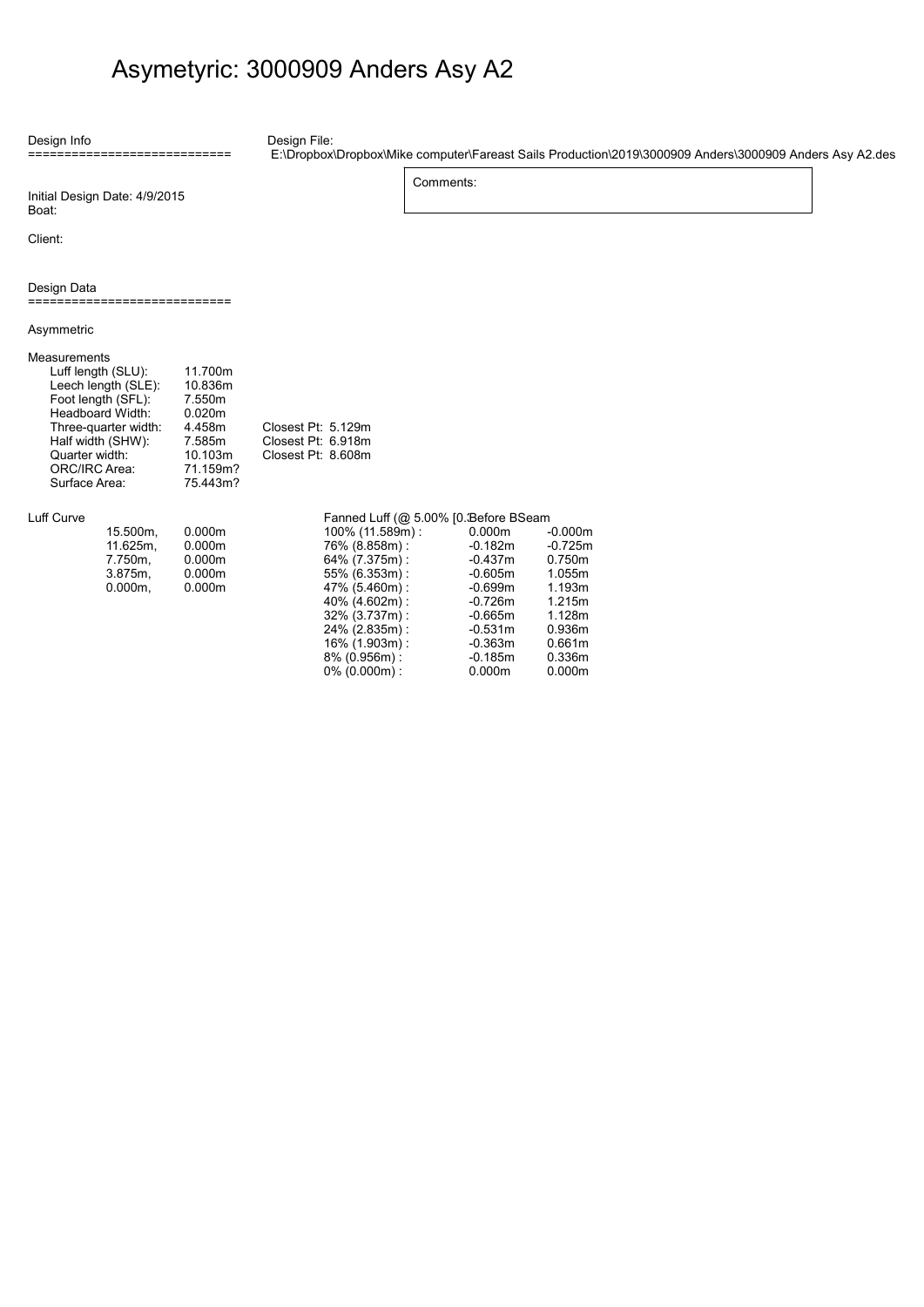## Asymetyric: 3000909 Anders Asy A2